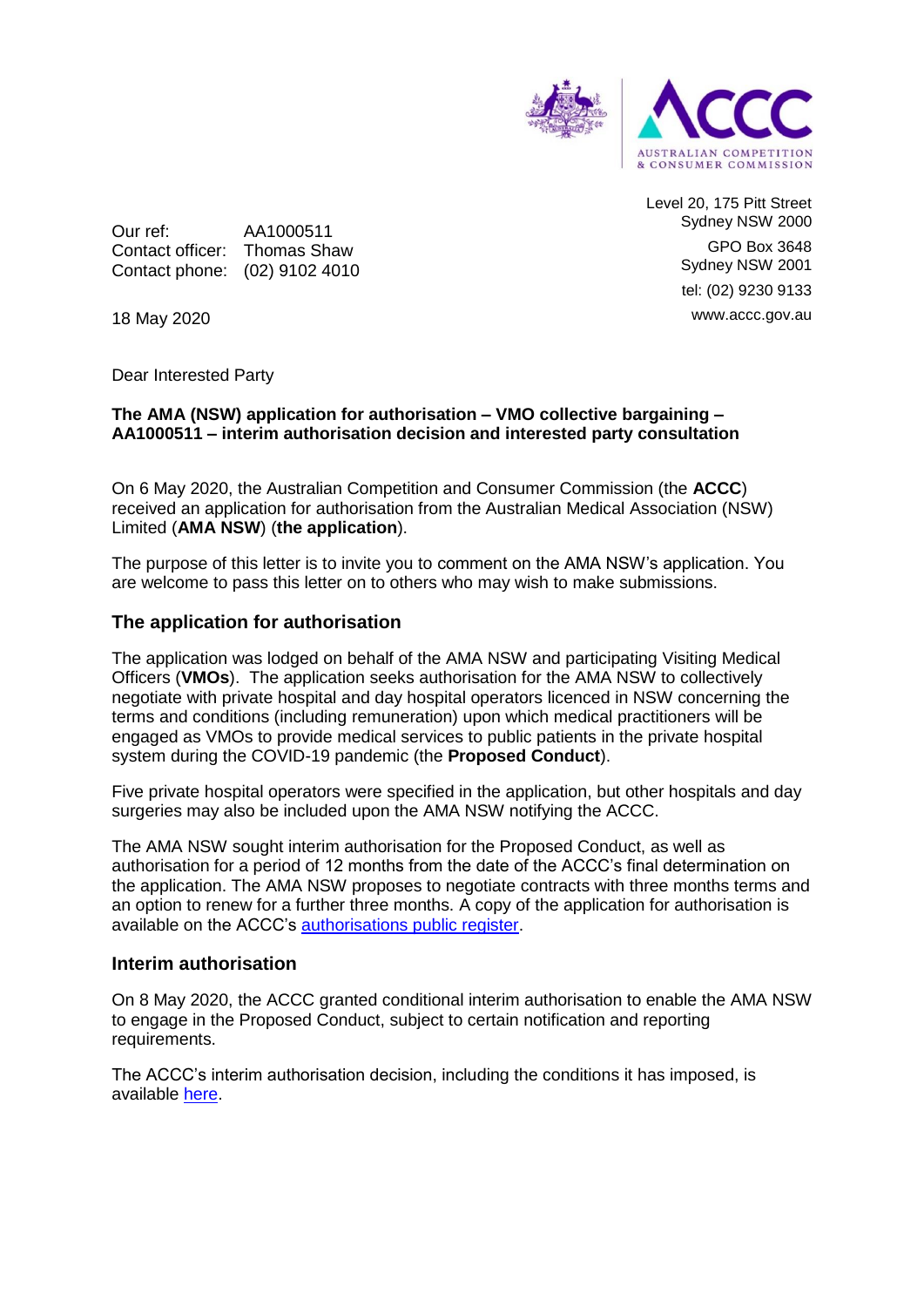# **Submissions**

The ACCC is now conducting a public consultation process and invites you to make a submission on the likely public benefits and effect on competition, or any public detriment, from the Proposed Conduct.

We recognise that the COVID-19 situation may be causing disruptions to your normal operations. For this reason we are taking a flexible approach to receiving feedback on the Proposed Conduct. We will accept written submissions at any time up until **29 May 2020**, however you may wish to contact us by phone to discuss your views before this deadline.

If you wish to provide a submission, please do so by email to [adjudication@accc.gov.au](mailto:adjudication@accc.gov.au) with the subject '*AA1000511 – AMA (NSW) – submission*'. Alternatively, if you would like to provide comments orally, please contact Thomas Shaw on 02 9102 4010 to organise a suitable time.

Submissions, including a record of oral submissions, will be placed on the [ACCC's public](https://www.accc.gov.au/public-registers/authorisations-and-notifications-registers/authorisations-register/amansw-%E2%80%93-vmo-collective-bargaining-in-response-to-covid-19)  [register](https://www.accc.gov.au/public-registers/authorisations-and-notifications-registers/authorisations-register/amansw-%E2%80%93-vmo-collective-bargaining-in-response-to-covid-19) subject to any request for exclusion (see the [ACCC guidelines](https://www.accc.gov.au/publications/guidelines-for-authorisation-of-conduct-non-merger) for more information).

## **Timetable**

An indicative timetable is below. This timetable is subject to change. The most up to date indicative timetable is available on the [ACCC's public register.](https://www.accc.gov.au/public-registers/authorisations-and-notifications-registers/authorisations-register/amansw-%E2%80%93-vmo-collective-bargaining-in-response-to-covid-19)

| Indicative date  | <b>Stage in assessment process</b>                                                                  |
|------------------|-----------------------------------------------------------------------------------------------------|
| 6 May 2020       | Lodgement of application, including request for interim<br>authorisation and supporting submission. |
| 8 May 2020       | ACCC decision regarding interim authorisation.                                                      |
| 8 May 2020       | Consultation on the application and interim authorisation<br>commences.                             |
| 29 May 2020      | Closing date for submissions from interested parties.                                               |
| <b>June 2020</b> | Applicants respond to issues raised in the public<br>consultation process.                          |
| July/August 2020 | ACCC Draft determination.                                                                           |
| August 2020      | Public consultation on draft determination including any<br>conference if called.                   |
| October 2020     | Final determination.                                                                                |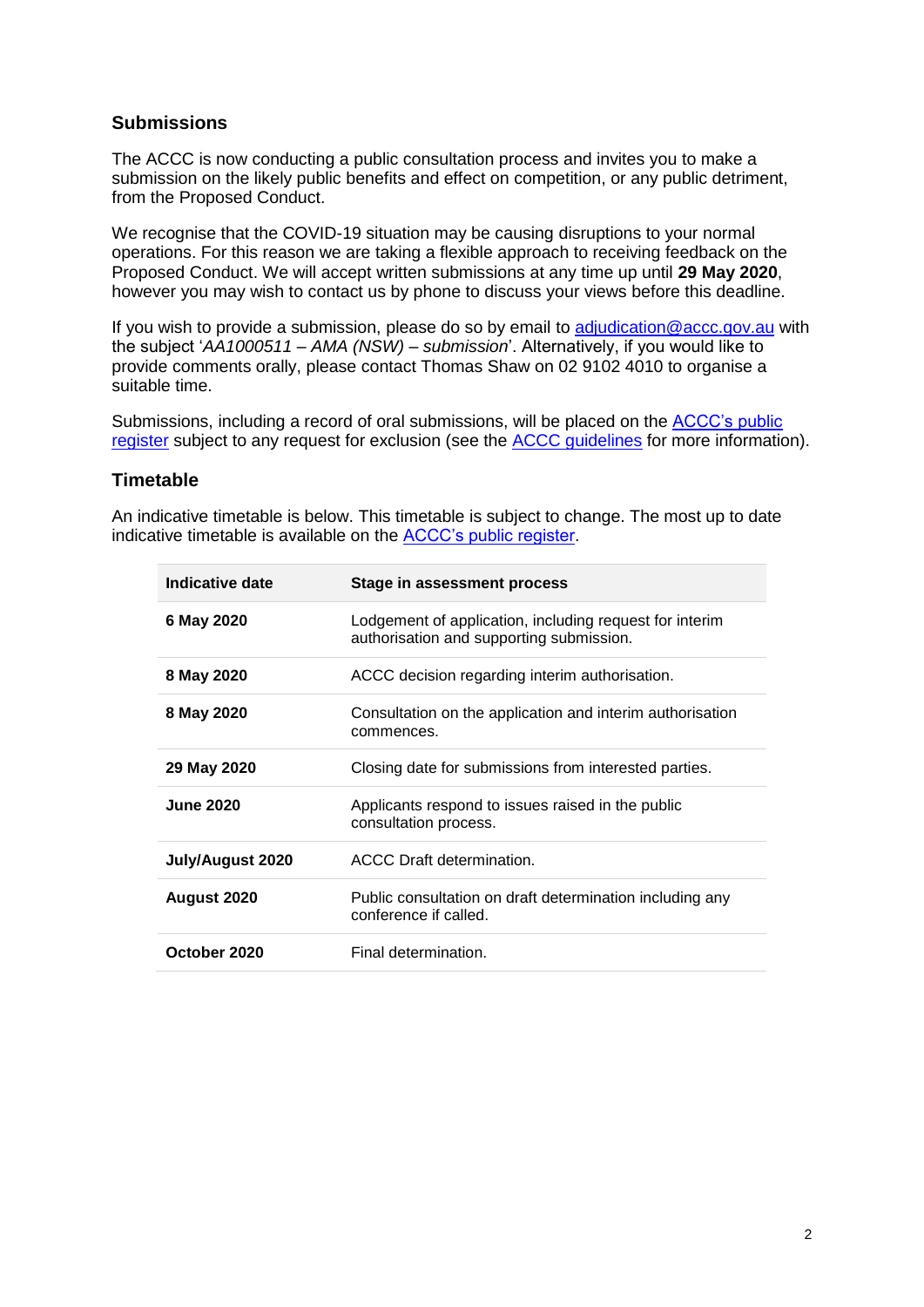This letter has been placed on the ACCC's public register. If you wish to discuss any aspect of this matter, please do not hesitate to contact Thomas Shaw on 02 9102 4010 or [adjudication@accc.gov.au.](mailto:adjudication@accc.gov.au)

Yours sincerely

D Chips

Susan Philp Director Adjudication